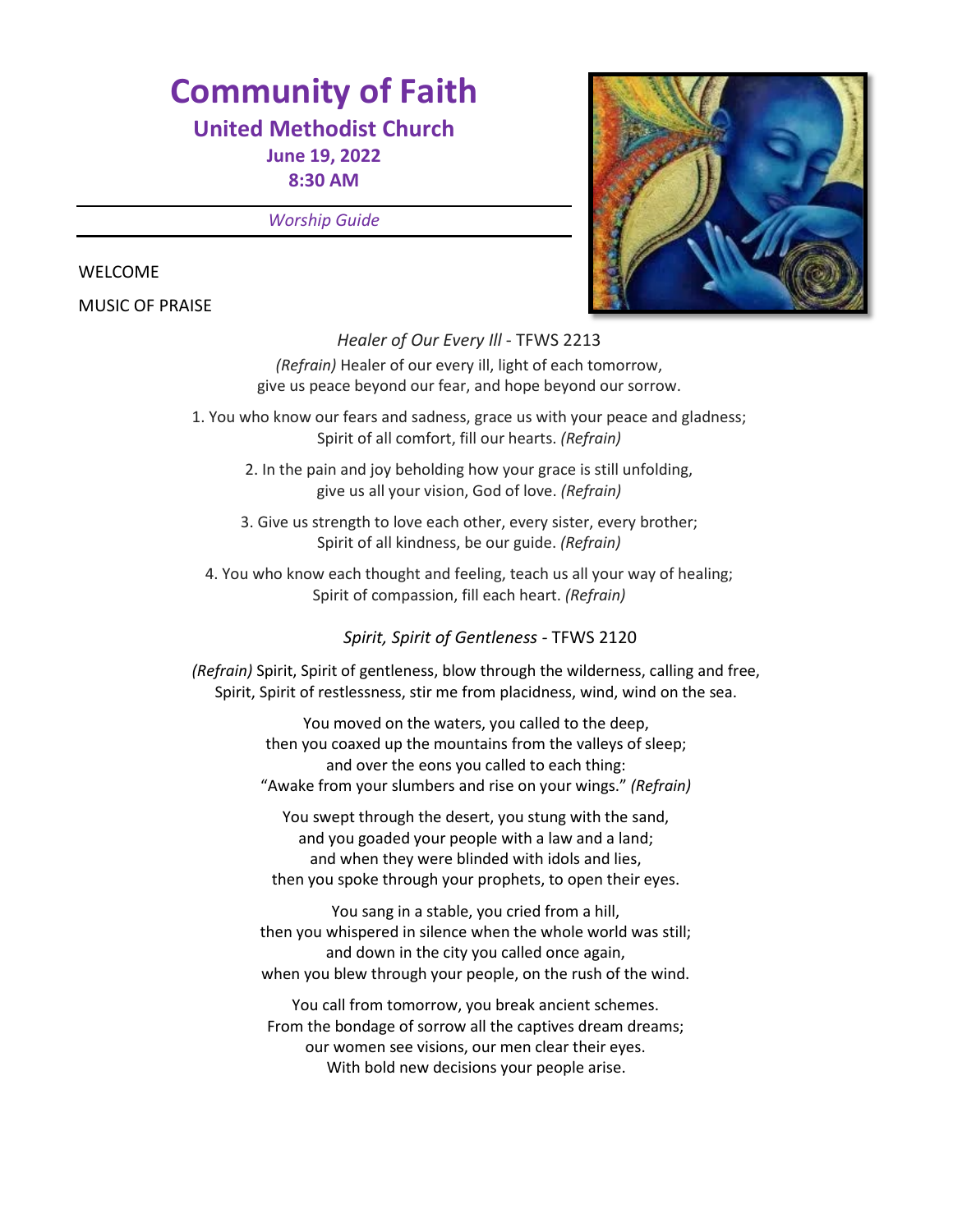| <b>CALL TO WORSHIP</b>                                                                                                                                                                                                                                                              | When we long for the special effects we think life should offer:<br>it is enough, for us, that God comes in a soft, summer shower.<br>When our hearts are cracked by the drought of doubt:<br>it is enough, for us, that God opens up the fountains of faith for us.<br>When our senses are deadened by the sales pitches of our culture:<br>it is enough, for us, that God wraps us in the silence of grace. | (inspired by 1 Kings 19: 8-15) |
|-------------------------------------------------------------------------------------------------------------------------------------------------------------------------------------------------------------------------------------------------------------------------------------|---------------------------------------------------------------------------------------------------------------------------------------------------------------------------------------------------------------------------------------------------------------------------------------------------------------------------------------------------------------------------------------------------------------|--------------------------------|
| *HYMN                                                                                                                                                                                                                                                                               | God of Love and God of Power                                                                                                                                                                                                                                                                                                                                                                                  | <b>UMH 578</b>                 |
|                                                                                                                                                                                                                                                                                     | 1. God of love and God of power, grant us in this burning hour<br>grace to ask these gifts of thee, daring hearts and spirits free.                                                                                                                                                                                                                                                                           |                                |
|                                                                                                                                                                                                                                                                                     | (Refrain) God of love and God of power, thou hast called us for this hour.                                                                                                                                                                                                                                                                                                                                    |                                |
|                                                                                                                                                                                                                                                                                     | 2. We are not the first to be banished by our fears from thee;<br>give us courage, let us hear heaven's trumpets ringing clear. (Refrain)                                                                                                                                                                                                                                                                     |                                |
|                                                                                                                                                                                                                                                                                     | 3. All our lives belong to thee, thou our final loyalty;<br>slaves are we whene'er we share that devotion anywhere. (Refrain)                                                                                                                                                                                                                                                                                 |                                |
|                                                                                                                                                                                                                                                                                     | 4. God of love and God of power, make us worthy of this hour;<br>offering lives if it's thy will, keeping free our spirits still. (Refrain)                                                                                                                                                                                                                                                                   |                                |
| *AFFIRMATION OF FAITH<br>And in Jesus Christ his only son our Lord:<br>who was conceived by the holy spirit,<br>born of the Virgin Mary,<br>suffered under Pontius Pilate,<br>was crucified, dead, and buried;<br>the third day he arose from the dead;<br>he ascended into heaven, | <b>Apostles Creed</b><br>I believe in God the Father Almighty, maker of heaven and earth;<br>and sitteth at the right hand of God the Father Almighty;<br>from thence he shall come to judge the quick and the dead.<br>I believe in the holy spirit, the holy catholic church,<br>the communion of saints, the forgiveness of sins,<br>the resurrection of the body, and the life everlasting. Amen.         | <b>UMH 881</b>                 |
| <b>SCRIPTURE LESSON</b>                                                                                                                                                                                                                                                             | Luke 8:26-39; 1 Kings 19:1-15a                                                                                                                                                                                                                                                                                                                                                                                |                                |
| <b>WITNESS TO THE WORD</b>                                                                                                                                                                                                                                                          |                                                                                                                                                                                                                                                                                                                                                                                                               | Rev. Rob Vaughn                |
| *OFFERING                                                                                                                                                                                                                                                                           |                                                                                                                                                                                                                                                                                                                                                                                                               |                                |
|                                                                                                                                                                                                                                                                                     | PRAYERS OF THANKSGIVING & THE LORD'S PRAYER                                                                                                                                                                                                                                                                                                                                                                   |                                |
| <b>GIVING OF BREAD &amp; CUP</b>                                                                                                                                                                                                                                                    |                                                                                                                                                                                                                                                                                                                                                                                                               |                                |
| *BLESSING & DISMISSAL                                                                                                                                                                                                                                                               | Go Now in Peace                                                                                                                                                                                                                                                                                                                                                                                               | <b>UMH 665</b>                 |
|                                                                                                                                                                                                                                                                                     | Go now in peace, go now in peace,<br>may the love of God surround you,<br>everywhere, everywhere you.                                                                                                                                                                                                                                                                                                         |                                |
|                                                                                                                                                                                                                                                                                     |                                                                                                                                                                                                                                                                                                                                                                                                               |                                |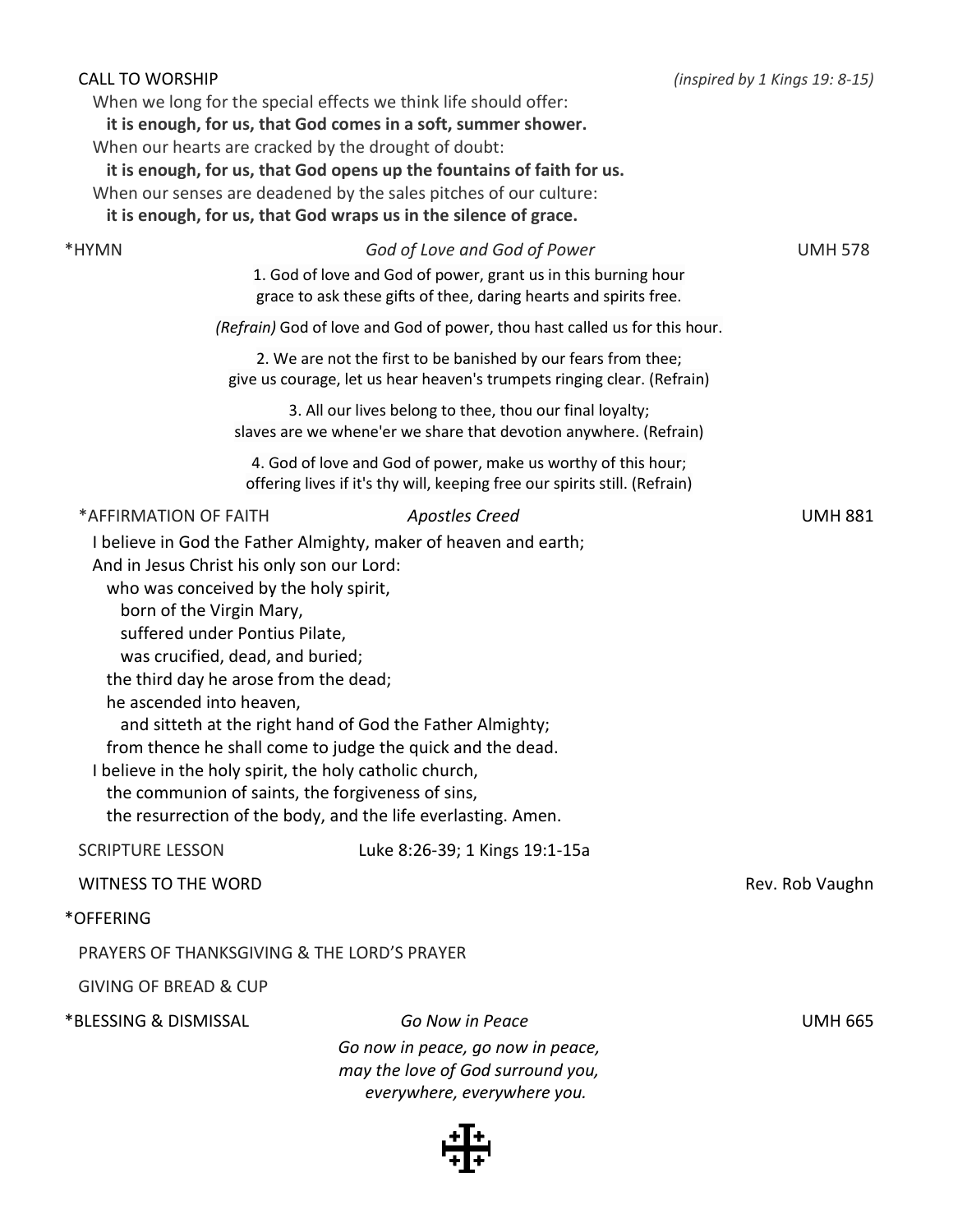#### **Announcements**

**Financial Contributions -** Offerings may be made online at the church website [www.cofumc.org,](http://www.cofumc.org/) by texting to 73256 and in the message, enter COFUMC or checks can be mailed to 13224 Franklin Farm Road, Herndon, VA 20171. The Pastor's Discretionary Fund can receive donations at any time online or in offering plate or baskets. Such funds support persons in more critical need in our community.

**For United Methodist News** - visit **www.umnews.org, [www.um-insight.net](http://www.umnews.org/)** or **[www.umc.org](http://www.umc.org/)**

## *Are You Receiving CoF Emails?*

CoF communicates digitally via email with mailings sent about three times weekly – Friday's email contains announcements and a calendar of events; Tuesday's email contains a brief 3-minute vesper and Sunday's email contains the electronic bulletin and additional Sunday announcements. To subscribe, just drop a note to [office@cofumc.org.](mailto:office@cofumc.org)

# **What's Happening this Week**

SUNDAY (June 19)) Adult Sunday School 9:30AM SUNDAY (June 19) Youth Group 10:30AM SUNDAY (June 19) Christian Worship Assembly 1PM MONDAY & TUESDAY AM – Food Prep @11AM MONDAY-FRIDAY Oak Hill Preschool Camp TUESDAY (June 21) Food Distribution 4:30-6PM TUESDAY (June 21) Vespers with Pastor Rob WEDNESDAY (June 22) Boy Scouts 7PM SATURDAY (June 25) Capital Harmonia Rehearsal 10AM-12PM

#### **Prayers**

David Mezainis for job prospects and safe travels for his sister, Julie

#### *For our parents and families*

Joel David's brother, Mike, for cancer surgery next week Thanksgiving for Terri Orvis' visiting family from OK Steve Maas for upcoming neck surgery Sandy & Richard Jones' daughter's family in their transition to a new home in Switzerland Joe King (father of Justin King) for recovery from surgery Parents of Laura Babbitt (Nancy), Lara Fries (Shelby), Bane Vaughn (Betty Shamburger), Fred Mowery (Fred), Chris Gohrband (Virginia), Mary Ann East (Jackie), Kim Fuller (Joanne)

#### *For Friends & Neighbors*

Ali Greenburg's student with a broken collarbone Monica for upcoming surgery George (friend of Joel & Elaine David) in York PA as he prepares to host a Ukrainian family

#### *For our state, nation, and world*

Thanksgiving for a successful DC Pride walk The Oakton High School community People of Ukraine